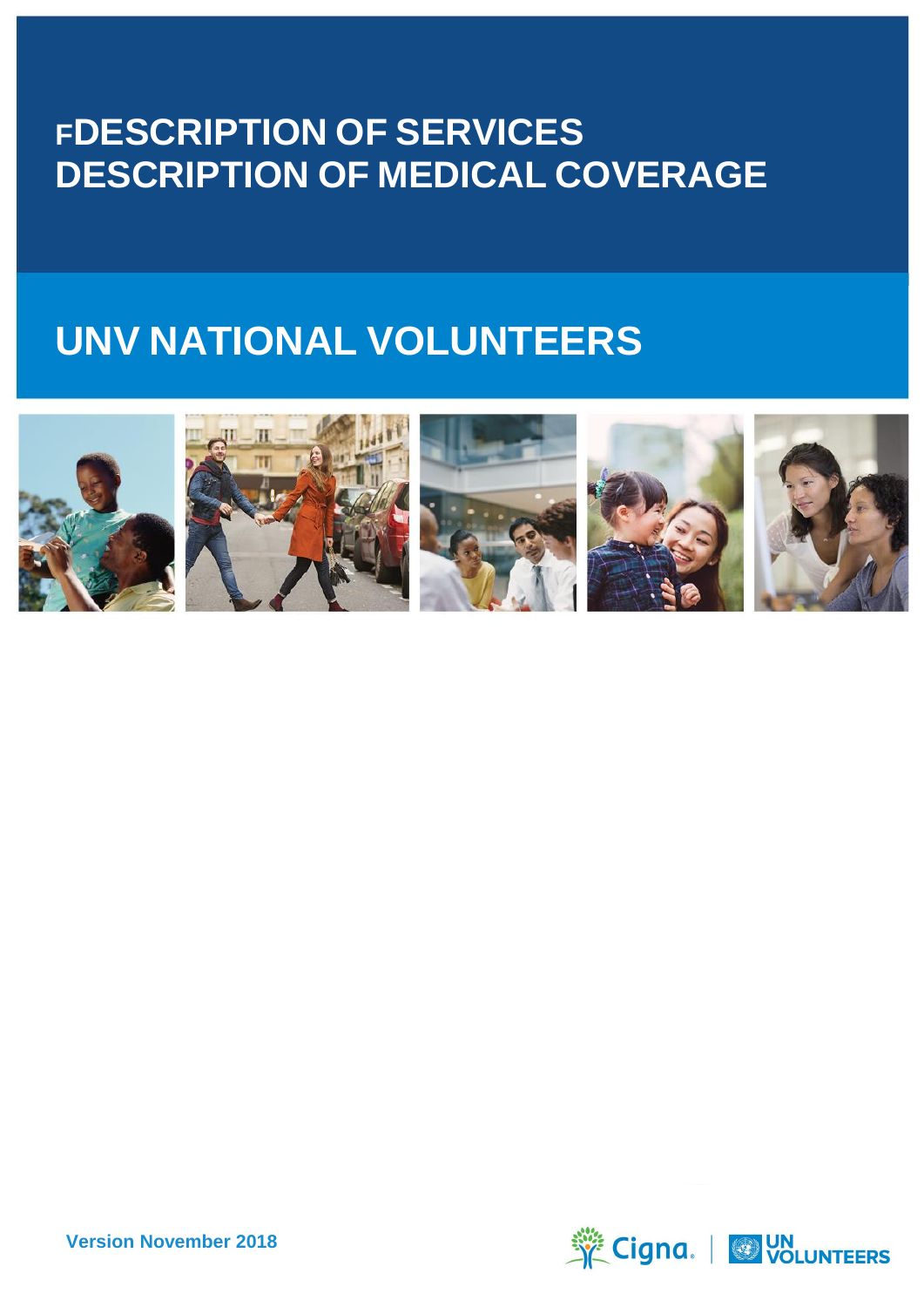# **CONTENT**

This document contains a general description of Cigna's services and medical cover provided by UNV to its National Volunteers away from headquarters. Should you have any questions about an item that is not listed below or want additional information, please contact Cigna or consult your personal webpages which are accessible through www.cignahealthbenefits.com.

| 1.    |  |
|-------|--|
| 2.    |  |
| 2.1.  |  |
| 2.2.  |  |
| 2.3.  |  |
| 2.4.  |  |
| 2.5.  |  |
| 2.6.  |  |
| 2.7.  |  |
| 2.8.  |  |
| 2.9.  |  |
|       |  |
|       |  |
| 2.12. |  |
|       |  |
| 2.14. |  |
| 3.    |  |
| 4.    |  |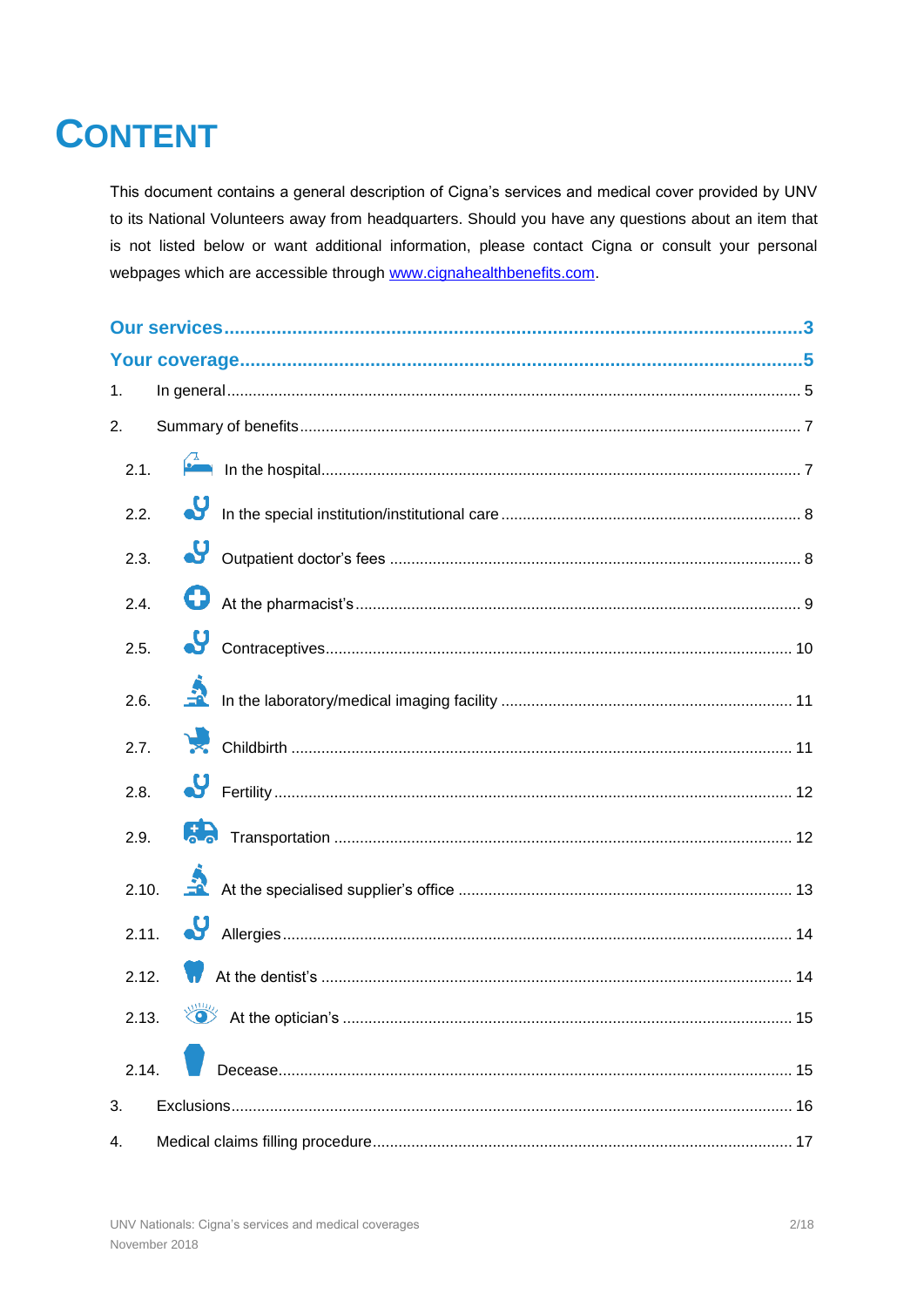# **OUR SERVICES**

### **24/7 Availability**

You can reach us anytime, anywhere, in your preferred language. If you want to know how to submit a claim or have any other questions, or in case of emergency, you can contact us by phone, e-mail, fax or postal service.

### **Our contact details**

You can reach us 24 hours a day, 7 days a week, 365 days a year. In case of emergency or if you simply have a question, you can contact our multilingual staff in several ways.

|                                                | <b>Antwerp office</b>                             | <b>Kuala Lumpur office</b>                                | <b>Miami office</b>                                            |
|------------------------------------------------|---------------------------------------------------|-----------------------------------------------------------|----------------------------------------------------------------|
|                                                | www.cignahealthbenefits.com                       |                                                           |                                                                |
|                                                | unv.nationals@cigna.com                           |                                                           |                                                                |
|                                                | + 32 3 217 69 64                                  | +60 3 2178 05 56                                          | +32 3 217 69 64                                                |
|                                                | Cigna<br>P.O. Box 69<br>2140 Antwerpen<br>Belgium | Cigna<br>P.O. Box 10612<br>50718 Kuala Lumpur<br>Malaysia | Cigna<br>P.O. Box 260790<br>Miami, FL 33126-0790<br><b>USA</b> |
| <b>Urgent request for Guarantee of Payment</b> |                                                   |                                                           |                                                                |
|                                                | unv.nationals@cigna.com                           |                                                           |                                                                |
|                                                | admissions@cigna.com                              |                                                           |                                                                |

### **Toll-free numbers**

Wherever feasible, you can call us for free through a toll-free number. If there is no toll-free number available in your country of stay, you can use the UNV-dedicated phone number. You can find the full list of available toll-free numbers per country on your personal webpages.

### **Your personal webpages – Access to online information and services**

All information regarding your plan is gathered on your personal webpages. Basically, everything you need to know is easily available in one place that is accessible at any time from anywhere in the world. Here you can also access our online services: you can search our worldwide medical service provider network for a particular provider, download fillable forms and consult your settlement details.

You can access your personal webpages as follows:

• Go to [www.cignahealthbenefits.com](http://www.cignahealthbenefits.com/) and click on 'Plan members'. After your first claim with Cigna, you will receive a personal reference number, which you need to login.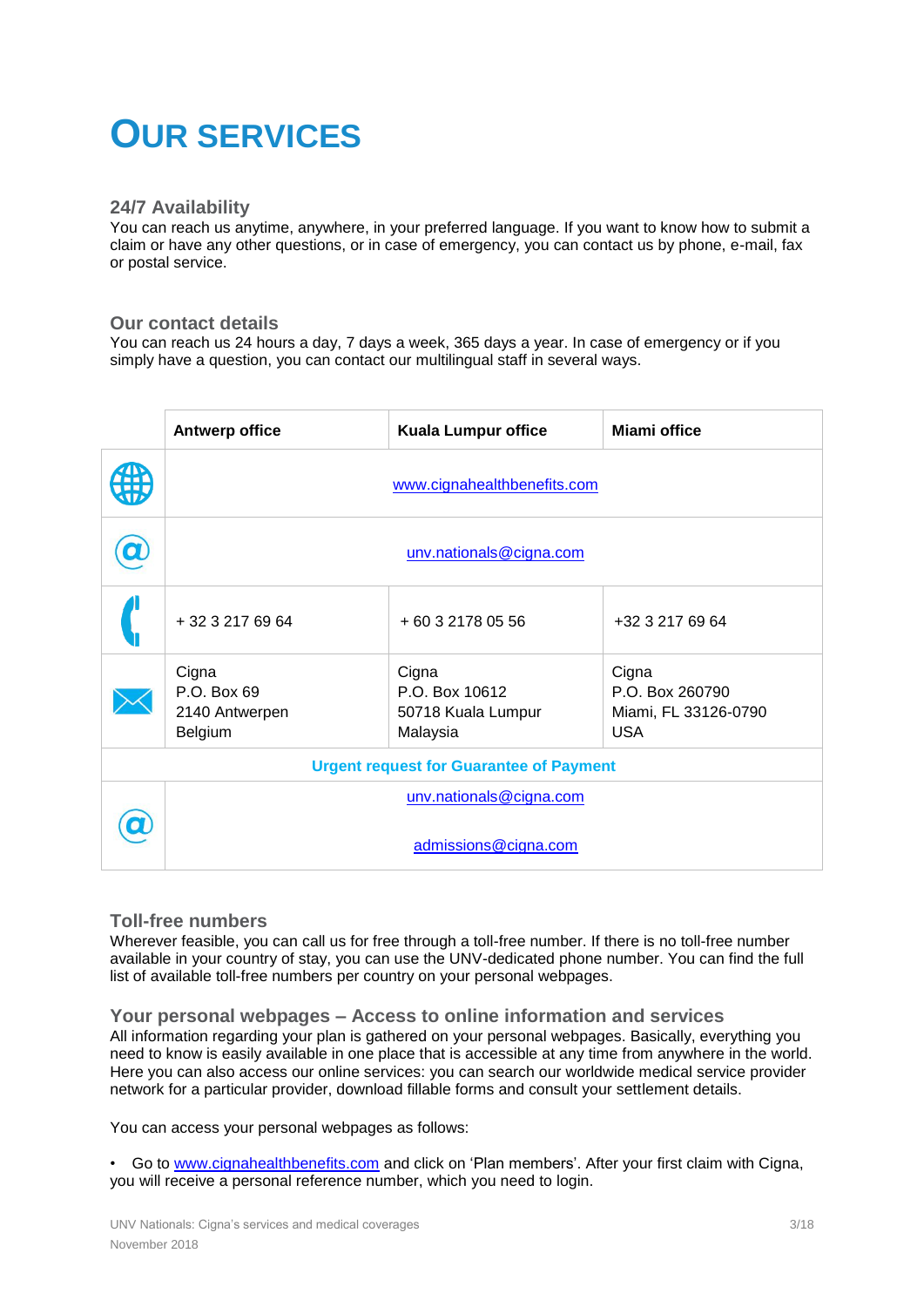### • **I don't have a personal reference number**

Fill in the dummy personal reference number 247/UNVEXT and 01/01/2000 on the next screen.

#### • **I have a personal reference number**

Fill in your personal reference number 247/xxxxxx and then your date of birth. In case you opted for our settlement details online service, you will have to enter your password instead.

**Tip:** We master all major languages in-house, so there is no need for you to translate any of the documents you wish to send us.

### **Access to quality health care at preferential rates**

Wherever you are, you have access to our worldwide network of medical service providers. We make sure you benefit from health care services at preferential rates. To find a provider that best suits your needs, search our provider list by location, type of facility and/or specialty on your personal webpages.

### **Free choice of medical service provider**

You have free choice of medical service provider anywhere in the world. However, consulting a provider from our network can be beneficial to you, as we have negotiated advantageous rates with most of our providers.

### **Let us pay your medical bills**

By simply identifying yourself upon admission to a hospital, you do not have to advance your medical expenses first and submit a claim for reimbursement afterwards.

### **Prior approval: no surprises by notifying us in advance**

For all non-emergency hospitalisations we advise you to request prior approval from our medical consultant. By contacting us before a planned admission, you will benefit from our direct payment service and prenegotiated prices. This means lower out-of-pocket expenses and no unpleasant surprises when you receive your medical bill.

### **Information on chronic diseases and possibility to contact our medical consultant**

We help raise awareness about the risk of developing serious or chronic diseases like diabetes, cardiovascular disorders or cancer. If you would like personal advice, feel free to contact our medical consultant through your personal webpages.

#### **Swift processing of your medical claims**

As we have claims processing offices in three time zones (Antwerp, Kuala Lumpur and Miami), we can quickly process your queries and handle your claims. Thanks to our high-quality services, we have a customer satisfaction rate of 96%.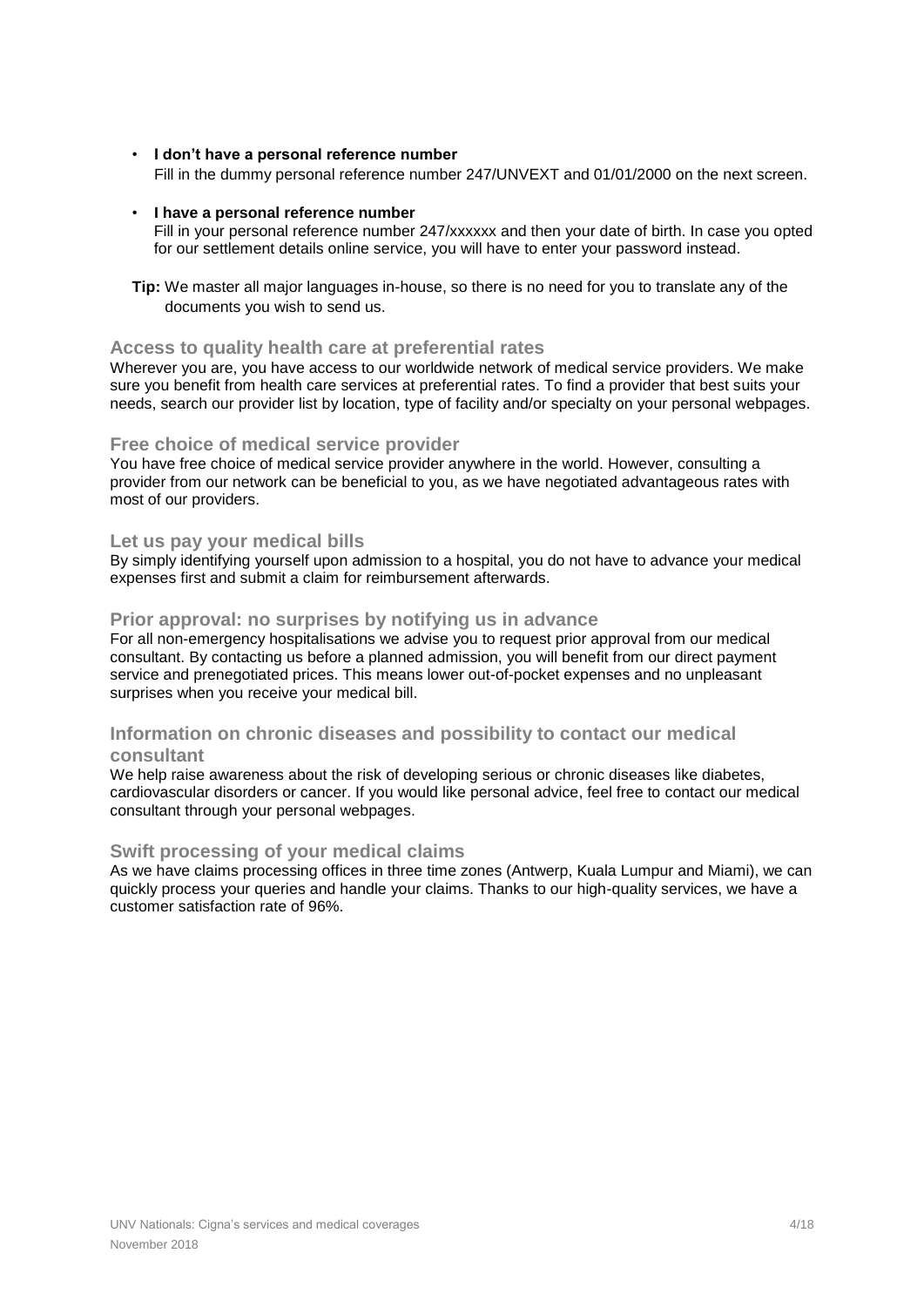# **YOUR COVERAGE**

# <span id="page-4-0"></span>**1. In general**

The Cigna insurance plan indemnifies members, within the limits of the plan, for reasonable and customary charges for medical, hospital and dental treatment.

The plan reimburses only treatment, supplies or other services that are widely and generally accepted as medically necessary and appropriate for the condition being treated, and when such treatment, supplies or other services are prescribed by a licensed, qualified medical professional. Cigna has the fiduciary duty and discretionary authority to determine, on behalf of UNV, what constitutes a covered service or benefit under the plan.

All amounts are expressed in USD.

Yearly amounts are applied per insurance year unless indicated otherwise.

| <b>Benefits</b>        | <b>Description</b>                                                                                                                                                                                                                                                                                                                                                                                                                       |
|------------------------|------------------------------------------------------------------------------------------------------------------------------------------------------------------------------------------------------------------------------------------------------------------------------------------------------------------------------------------------------------------------------------------------------------------------------------------|
| Reasonable & customary | Only reasonable and customary expenses are covered. This<br>means that only fees and prices which are commonly charged<br>for the treatment or purchase in question can be considered for<br>reimbursement, taking into account the geographical area where<br>the treatment is given or the item is purchased.                                                                                                                          |
|                        | Furthermore, the treatment or purchase must also be reasonable<br>and customary from a medical point of view. This means, for<br>example, that the number of treatment sessions/days of<br>admission/dosage of medication should be medically justified.                                                                                                                                                                                 |
|                        | Any excesses in this regard will be limited to the reasonable and<br>customary level.                                                                                                                                                                                                                                                                                                                                                    |
| Prescriptions required | Prescription is required for medication and for paramedical care<br>(physiotherapy, nursing care, etc.).                                                                                                                                                                                                                                                                                                                                 |
|                        | Validity of prescriptions: One year (even for prescriptions<br>mentioning 'permanent use').                                                                                                                                                                                                                                                                                                                                              |
| Prior approval         | Prior approval from Cigna's medical consultant is required for<br>$\bullet$<br>all non-emergency hospitalisations.                                                                                                                                                                                                                                                                                                                       |
|                        | Prior approval means that reimbursement is guaranteed only in<br>cases where our medical consultant grants his explicit approval<br>for the treatment, on the basis of the medical justification, as well<br>as a Cost estimate furnished by the beneficiary at least one week<br>prior to the planned admission. In case of a medical emergency,<br>approval can be obtained post factum, on the basis of the same<br>medical criteria. |
| Overall maximum        | There is an overall maximum of 25,000 USD per insurance year.                                                                                                                                                                                                                                                                                                                                                                            |
| Insurance year         | An insurance year equals a period of 12 months. The first<br>insurance period starts as of the first day of coverage which is<br>also the start date of your contract.                                                                                                                                                                                                                                                                   |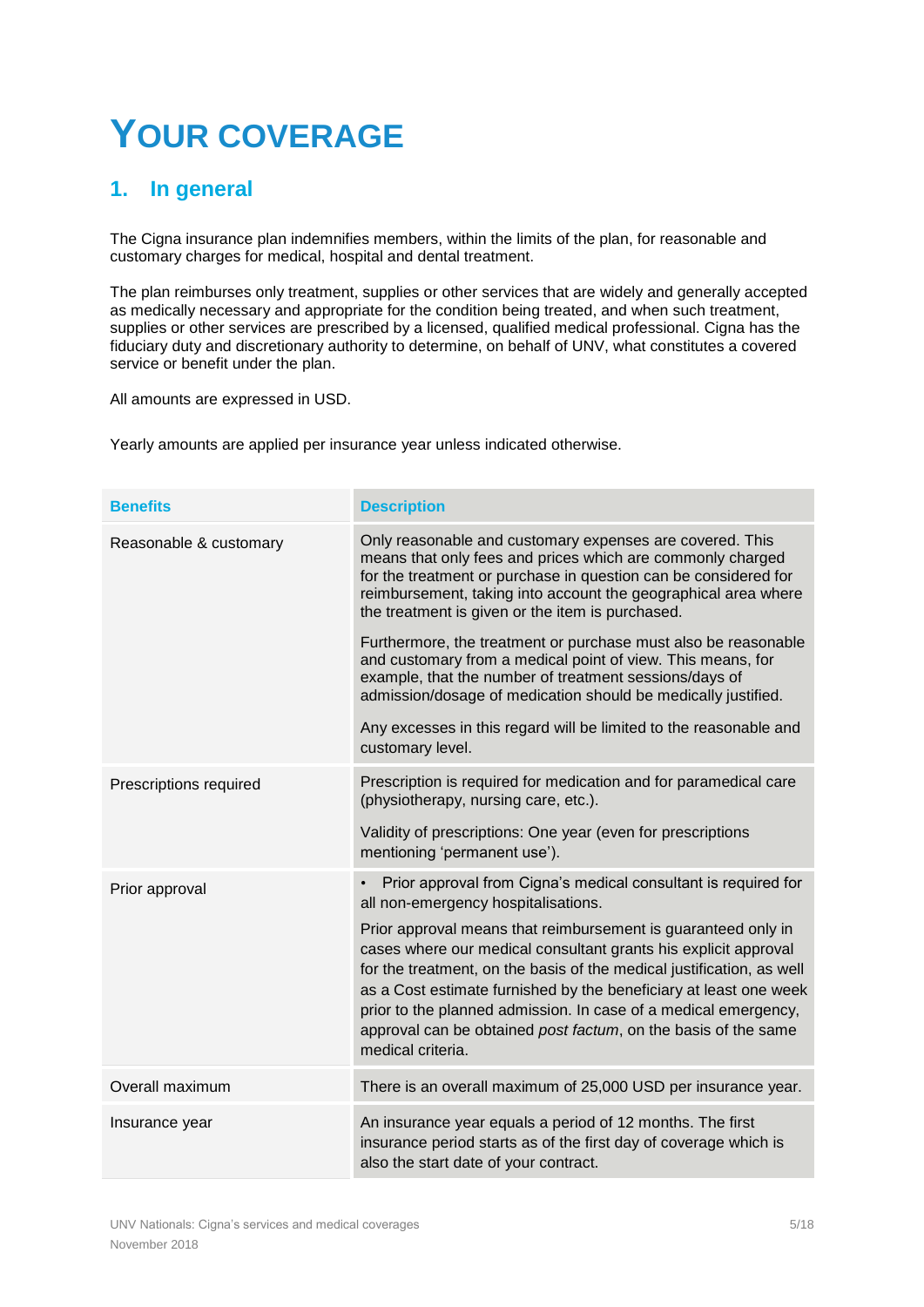<span id="page-5-0"></span>

| <b>Benefits</b>                                     | <b>Description</b>                                                                                           |
|-----------------------------------------------------|--------------------------------------------------------------------------------------------------------------|
| Deductible                                          | N <sub>o</sub>                                                                                               |
| Outpatient treatment/outpatient<br>surgery/day case | Treatment given on an outpatient basis, where the date of<br>admission is the same as the date of discharge. |
| Inpatient treatment/hospitalisation                 | Treatment given on an inpatient basis, where the date of<br>admission differs from the date of discharge.    |
| Currency of payment                                 | <b>USD</b>                                                                                                   |
| Claim submission deadline                           | All claims must reach Cigna within two years after the date on<br>which the expenses were incurred.          |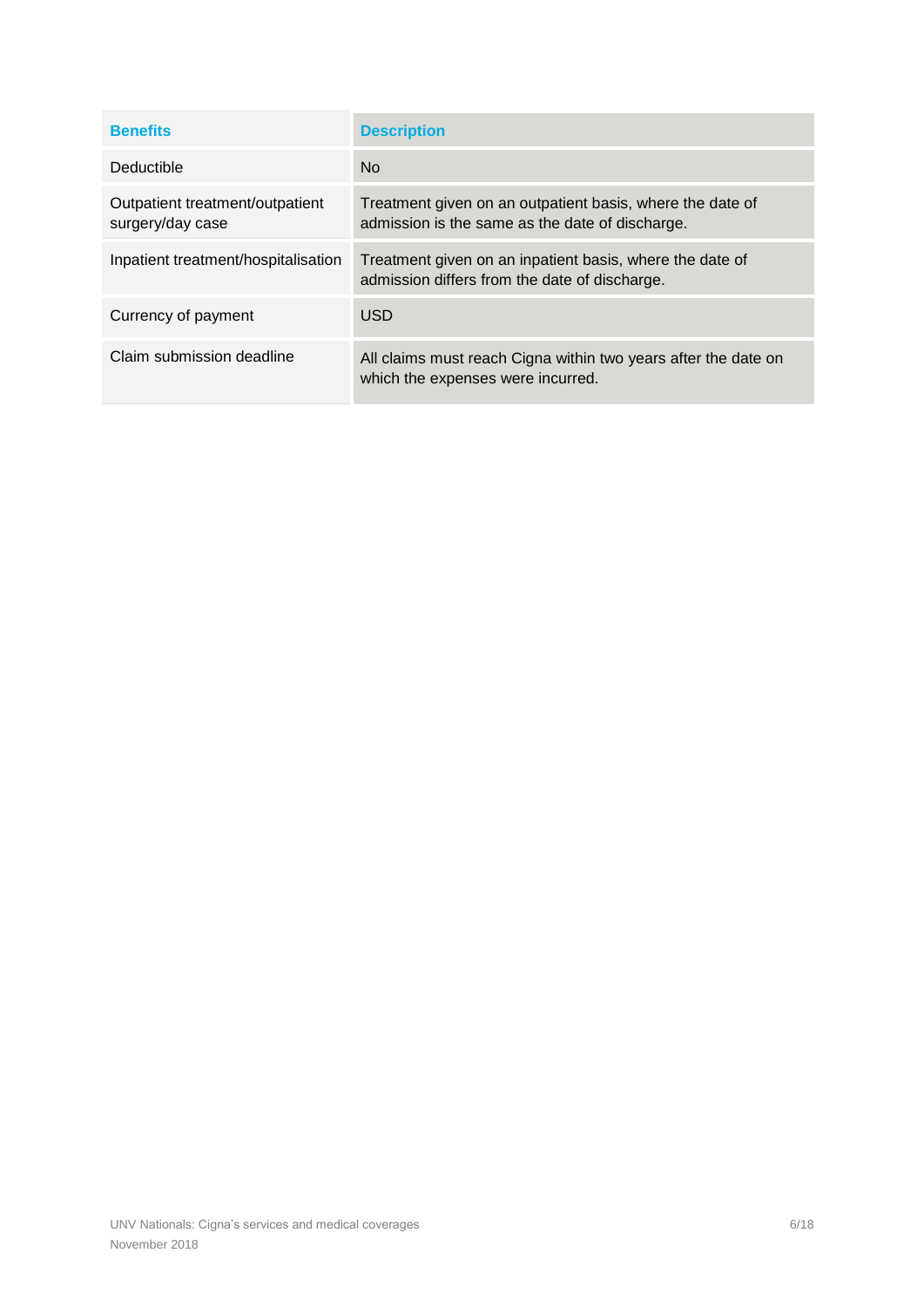# <span id="page-6-0"></span>**2. [Summary of benefits](#page-5-0)**

## **GENERAL RULE**

**All treatments and medicines must be prescribed by a qualified and registered medical doctor. The items below are reimbursed at 100%, unless indicated otherwise in the remarks.**

<span id="page-6-1"></span>**2.1.**  $\overrightarrow{A}$  In the hospital

| <b>Item</b>                                                                                                                                                                                                 | <b>Remarks</b>                                                                                                                                               |  |
|-------------------------------------------------------------------------------------------------------------------------------------------------------------------------------------------------------------|--------------------------------------------------------------------------------------------------------------------------------------------------------------|--|
| Prior approval from Cigna's medical consultant is required for all non-emergency<br>hospitalisations. Notification of such hospitalisations should be given at least 1 week prior to<br>the admission date. |                                                                                                                                                              |  |
| Bed and board                                                                                                                                                                                               | 100% on the basis of the price for a semi-private<br>room. If no semi-private rooms are available in the<br>hospital: 80% of the price for a private room.   |  |
| All-in hospitalisation                                                                                                                                                                                      | 100%                                                                                                                                                         |  |
| Doctor's fees (surgeon, treating physician,<br>assistant, anaesthetist, midwife)                                                                                                                            | 100%                                                                                                                                                         |  |
| Fees treating physician                                                                                                                                                                                     | 100%                                                                                                                                                         |  |
| Accompanying person                                                                                                                                                                                         | Not covered, except when the patient is under the age<br>of 12 or when it is required by local legislation. In that<br>case the expenses are covered at 100% |  |
| Other hospital expenses                                                                                                                                                                                     | 100%                                                                                                                                                         |  |
| Psychiatric admission                                                                                                                                                                                       | 100%                                                                                                                                                         |  |
| Transplantation: registration expenses                                                                                                                                                                      | 100%                                                                                                                                                         |  |
| Transplantation: expenses donor in case<br>the insured is the recipient                                                                                                                                     | 100%                                                                                                                                                         |  |
| Transplantation: expenses donor in case<br>the insured is the donor                                                                                                                                         | Not covered                                                                                                                                                  |  |
| Private nurse during hospitalisation                                                                                                                                                                        | 100% only covered if there is a medical necessity                                                                                                            |  |
|                                                                                                                                                                                                             | Prior approval is required                                                                                                                                   |  |
| Chemotherapy, radiotherapy and<br>haemodialysis                                                                                                                                                             | 100%                                                                                                                                                         |  |
| Out-patient surgery (operating theatre<br>required)                                                                                                                                                         | 100%                                                                                                                                                         |  |
| Sterilisation - Reversal of sterilisation                                                                                                                                                                   | Not covered                                                                                                                                                  |  |
| Abortus provocatus                                                                                                                                                                                          | Not covered                                                                                                                                                  |  |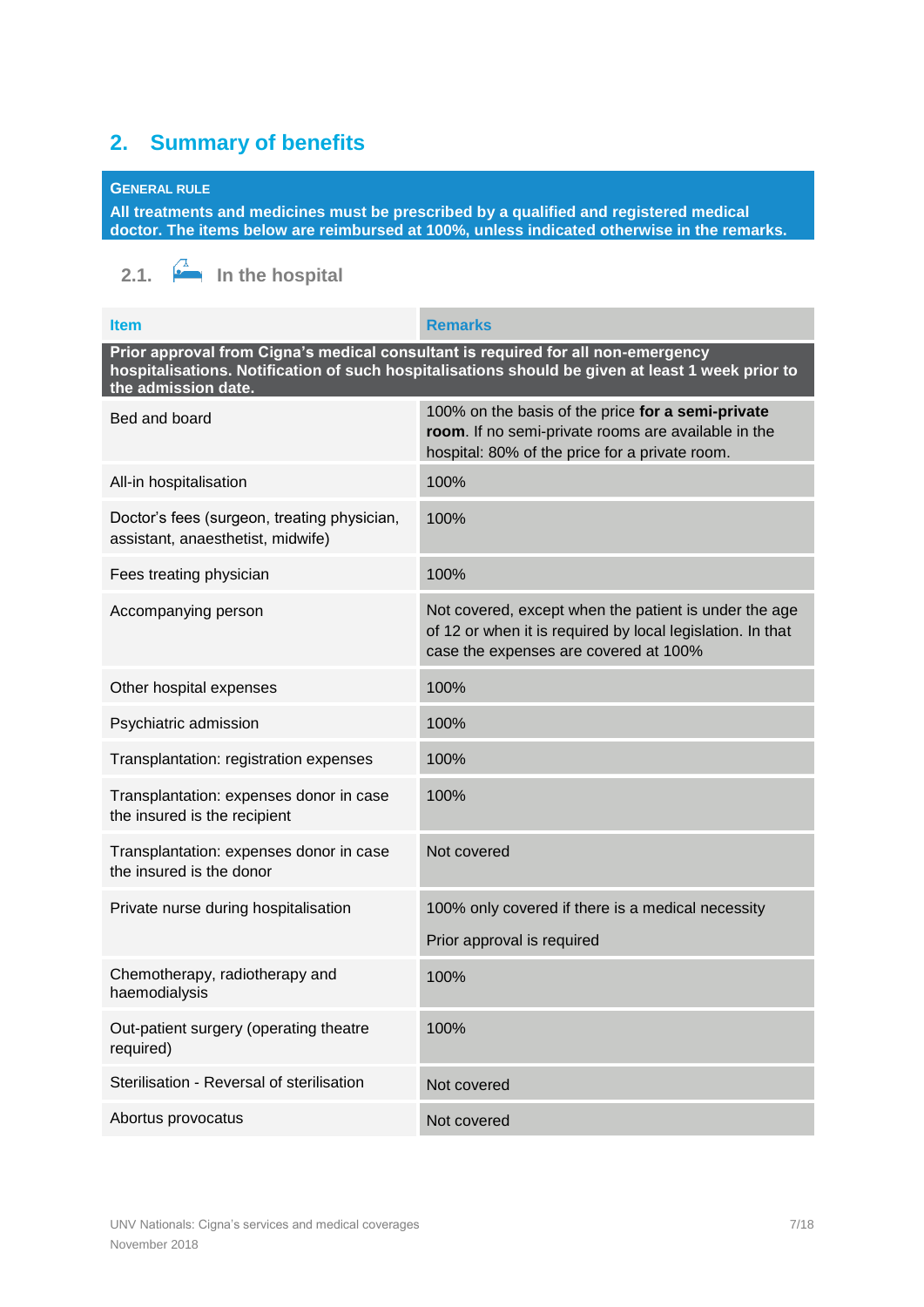# <span id="page-7-0"></span>2.2. • **V** In the special institution/institutional care

| <b>Item</b>                                | <b>Remarks</b>          |
|--------------------------------------------|-------------------------|
| Rehabilitation/convalescence after surgery | See In the hospital 2.1 |
| Home for the elderly/nursing home          | Not covered             |
| Institution for the disabled               |                         |
| In-patient drug and alcohol abuse          | See In the hospital 2.1 |
| Cure                                       | Not covered             |

# <span id="page-7-1"></span>**2.3. Outpatient doctor's fees**

| <b>Item</b>                                                            | <b>Remarks</b>                                                       |  |
|------------------------------------------------------------------------|----------------------------------------------------------------------|--|
| 2.3.1. At the general practitioner's                                   |                                                                      |  |
| Consultation                                                           | 100%                                                                 |  |
| Minor surgical intervention at a doctor's<br>practice                  | 100%                                                                 |  |
| Annual subscription fees                                               | Not covered                                                          |  |
| 2.3.2. At the specialist's                                             |                                                                      |  |
| Consultation                                                           | 100%                                                                 |  |
| Minor surgical intervention in a doctor's<br>office                    | 100%                                                                 |  |
| Annual subscription fees                                               | Not covered                                                          |  |
| Visit psychiatrist (=doctor)                                           | 100% with a maximum of 500 USD per person per<br>period of 6 months. |  |
| Psychotherapy at psychiatrist (=doctor)                                | As above                                                             |  |
| Psychotherapy at psychologist or other<br>therapist $($ $\neq$ doctor) | As above                                                             |  |
| Relationship therapy                                                   | Not covered                                                          |  |
| Outpatient drug and alcohol abuse                                      | 100%                                                                 |  |
| 2.3.3. At the licensed qualified medical service provider's            |                                                                      |  |
| Physiotherapy                                                          | 100%                                                                 |  |
| Acupuncture, Osteopathy and Chiropractic                               | 100% - Prior approval required                                       |  |

Subject to certain conditions

treatment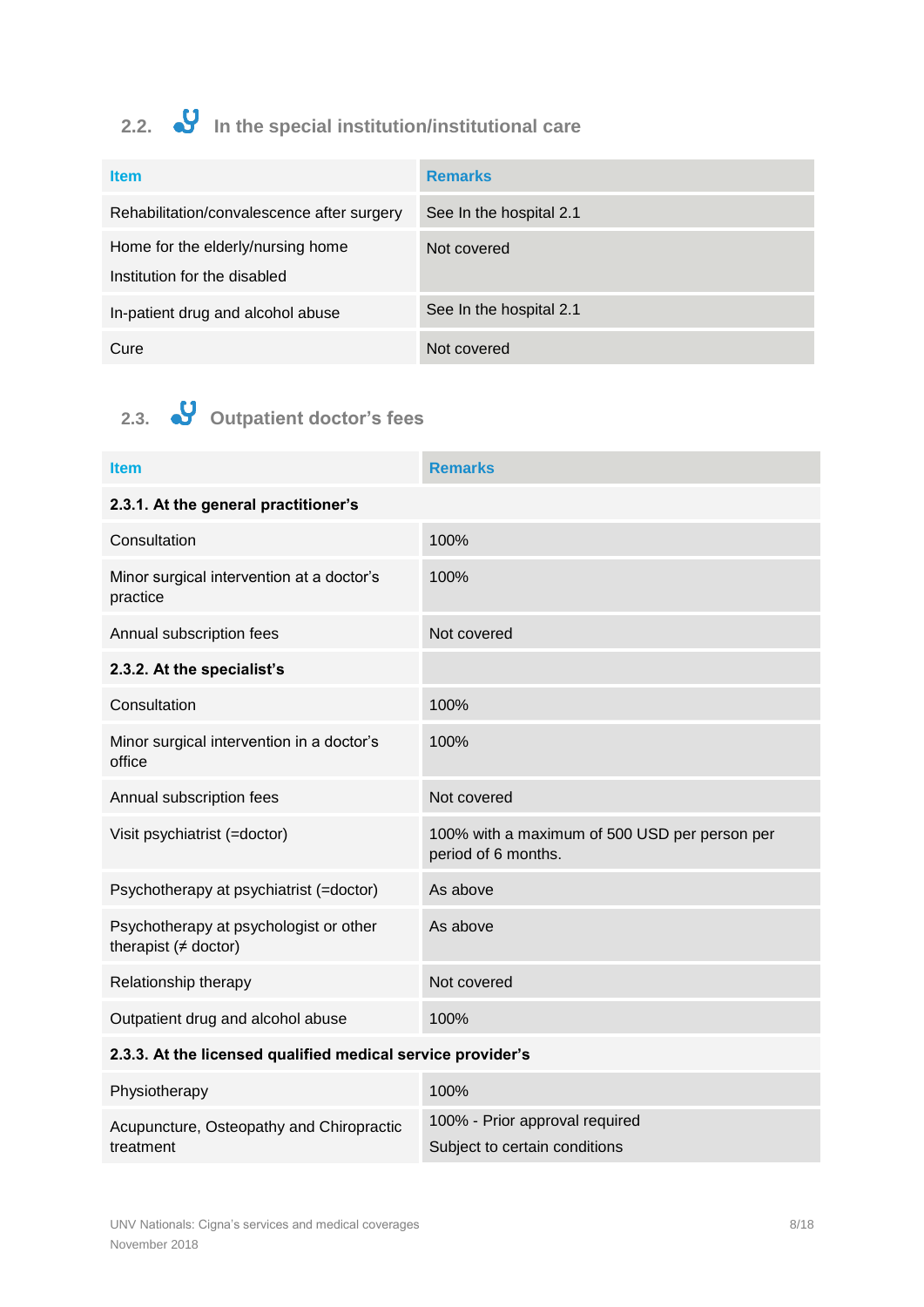| <b>Item</b>                                                                                                                                     | <b>Remarks</b>                                                                                                                                                                                                                                                                                                                                                                                                                                                                                                                                                                                                                                                                                               |
|-------------------------------------------------------------------------------------------------------------------------------------------------|--------------------------------------------------------------------------------------------------------------------------------------------------------------------------------------------------------------------------------------------------------------------------------------------------------------------------------------------------------------------------------------------------------------------------------------------------------------------------------------------------------------------------------------------------------------------------------------------------------------------------------------------------------------------------------------------------------------|
| Medical act/supervision by a nurse (wound<br>dressing, injections)                                                                              | 100%                                                                                                                                                                                                                                                                                                                                                                                                                                                                                                                                                                                                                                                                                                         |
| Custodial care (i.e. assistance with activities<br>of daily living) by a person other than a<br>nurse (e.g. garde-malade, home health<br>aides) | Not covered                                                                                                                                                                                                                                                                                                                                                                                                                                                                                                                                                                                                                                                                                                  |
| Dietician                                                                                                                                       | 100% for one dietary-oriented consultation per calendar<br>year to make up a treatment plan<br>Up to ten sessions per lifetime for patients with:<br>a chronic disease (namely: cardiovascular<br>disease, diabetes mellitus, hypertension, kidney<br>disease, eating disorders and gastrointestinal<br>disorders);<br>a BMI (Body Mass Index) higher than 30.<br>$\blacksquare$<br>For these patients, dietary adjustment is medically<br>necessary and has a therapeutic role.<br>The nutritional counselling must be prescribed by a<br>physician and furnished by a medical service provider<br>(e.g. a registered dietician, licensed nutritionist or other<br>qualified licensed health professional). |

# <span id="page-8-0"></span>2.4. **C** At the pharmacist's

| <b>Item</b>                                                                                                                                                                                                                                                                              | <b>Remarks</b>                                                                                                                                                                                                                                                                                                                                                                                                                                                                          |
|------------------------------------------------------------------------------------------------------------------------------------------------------------------------------------------------------------------------------------------------------------------------------------------|-----------------------------------------------------------------------------------------------------------------------------------------------------------------------------------------------------------------------------------------------------------------------------------------------------------------------------------------------------------------------------------------------------------------------------------------------------------------------------------------|
| General cover of prescribed<br>pharmaceutical products<br>containing active medical<br>٠<br>components; and<br>generally medically recognised and<br>٠<br>fully approved by the relevant<br>legislation in force; and<br>required as a result of illness,<br>٠<br>accident or maternity. | 100%<br>For claiming purposes, please provide us with the<br>following documents together with your Claim form:<br>doctor's prescription stating:<br>п<br>the name of the patient:<br>$\circ$<br>the diagnosis:<br>$\circ$<br>the name of the medication:<br>$\Omega$<br>the dosage;<br>$\Omega$<br>the official original invoice clearly mentioning:<br>the date of purchase;<br>$\circ$<br>the name(s) of the medication;<br>$\Omega$<br>the price paid for each product.<br>$\Omega$ |
| Over-the-counter (OTC) drugs                                                                                                                                                                                                                                                             | OTC drugs are only covered in case they are an<br>essential part of a treatment and when the following<br>conditions are met:<br>the medication must be generally medically<br>$\blacksquare$<br>accepted as medicine (containing enough<br>active pharmaceutical components). This<br>means that there has to be enough scientific<br>proof of its effectiveness in the peer reviewed<br>medical literature.                                                                           |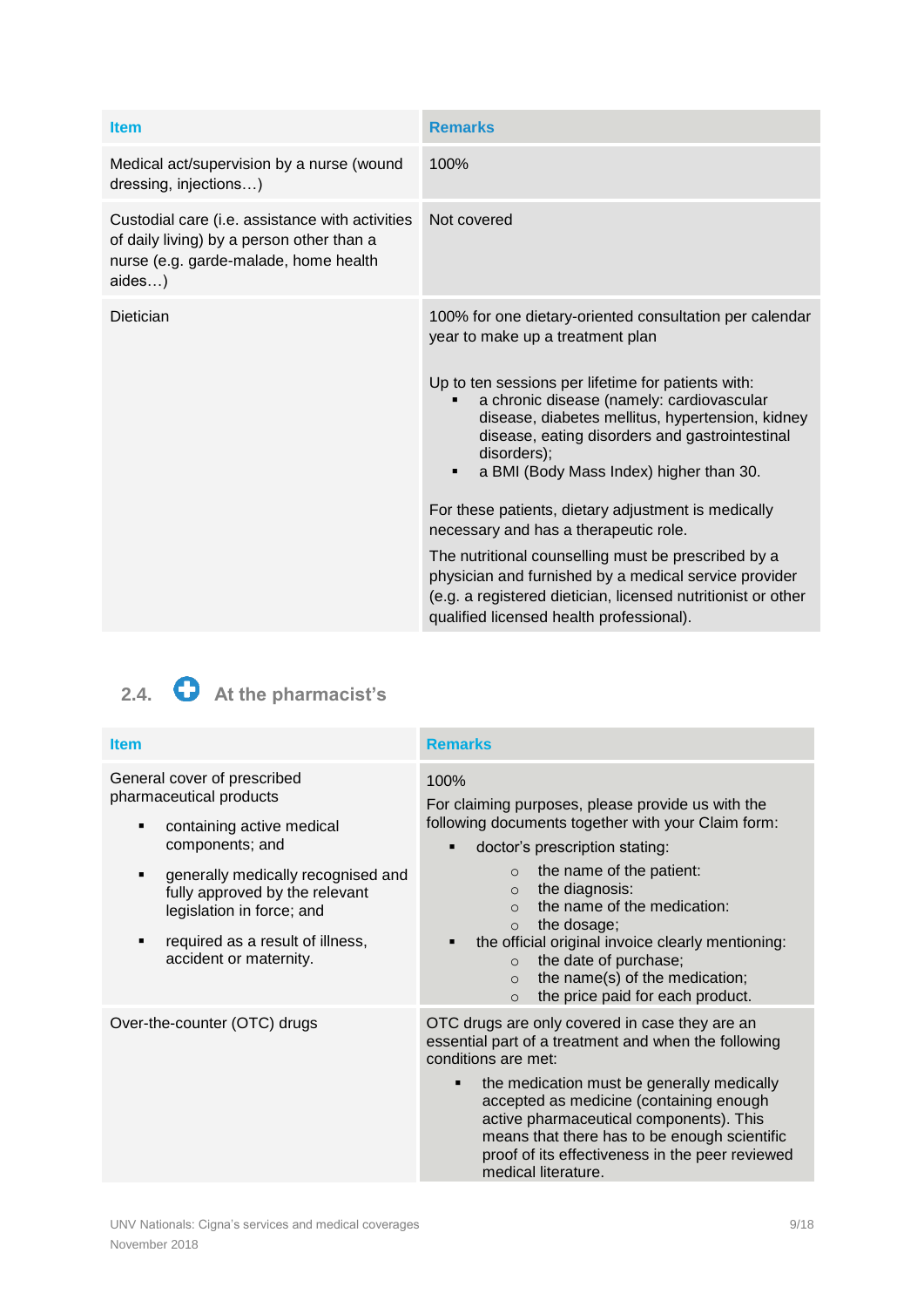| <b>Item</b>                                                                | <b>Remarks</b>                                                                                                                                                                                                                                                                                     |
|----------------------------------------------------------------------------|----------------------------------------------------------------------------------------------------------------------------------------------------------------------------------------------------------------------------------------------------------------------------------------------------|
|                                                                            | the medication needs to be prescribed by a<br>٠<br>doctor for a well specified diagnosis and this<br>diagnosis needs to be mentioned on the<br>prescription.                                                                                                                                       |
|                                                                            | The following products are never reimbursable:<br>cosmetics such as creams/lotions to remove<br>wrinkles, Retin A products (unless for diagnosed<br>severe acne), body washes/soaps,<br>moisturizers/barrier creams, skin cleansers;<br>non-mediated eye drops, hypo tears, eye<br>Ξ<br>lubricants |
| Drugs for obesity management/dietary<br>products                           | Not covered                                                                                                                                                                                                                                                                                        |
| Chinese medicines                                                          | 100%                                                                                                                                                                                                                                                                                               |
| Phytotherapy                                                               | Not covered                                                                                                                                                                                                                                                                                        |
| Homeopathy                                                                 | 100%                                                                                                                                                                                                                                                                                               |
| Food/nutritional supplements                                               | Not covered                                                                                                                                                                                                                                                                                        |
| <b>Vitamins</b>                                                            | 100% only to cure a deficit                                                                                                                                                                                                                                                                        |
| Vaccinations/preventive medication (e.g.<br>against malaria)               | For costs incurred after 01/01/2009: 100% for all<br>prescribed vaccinations and preventive products, also<br>for children.                                                                                                                                                                        |
| Medication to (temporarily) treat impotence<br>(Viagra, Levitra)           | 100% - Prior approval required                                                                                                                                                                                                                                                                     |
| Bisphosphonates/Medication to treat<br>osteoporosis (Fosamax, Evista etc.) | 100% only in case of osteoporosis. Subject to<br>conditions. - Prior approval required                                                                                                                                                                                                             |
| Nicotine substitutes                                                       | Not covered                                                                                                                                                                                                                                                                                        |
| Hair tonics                                                                | Not covered                                                                                                                                                                                                                                                                                        |
| Special shampoo or tooth paste                                             | Not covered                                                                                                                                                                                                                                                                                        |
| Dressings/bandages                                                         | 100% only if for care of wounds                                                                                                                                                                                                                                                                    |

<span id="page-9-0"></span>**2.5. Contraceptives**

| <b>Item</b>                                                                                                                         | <b>Remarks</b>                                                                                                                             |
|-------------------------------------------------------------------------------------------------------------------------------------|--------------------------------------------------------------------------------------------------------------------------------------------|
| Prescribed contraceptives (e.g. birth control<br>pill, IUD=intra-uterine device, contraceptive<br>implant, contraceptive injection) | Not covered<br>Remark: Contraceptives that are taken for medical<br>reasons are reimbursable. In that case, prior approval<br>is required. |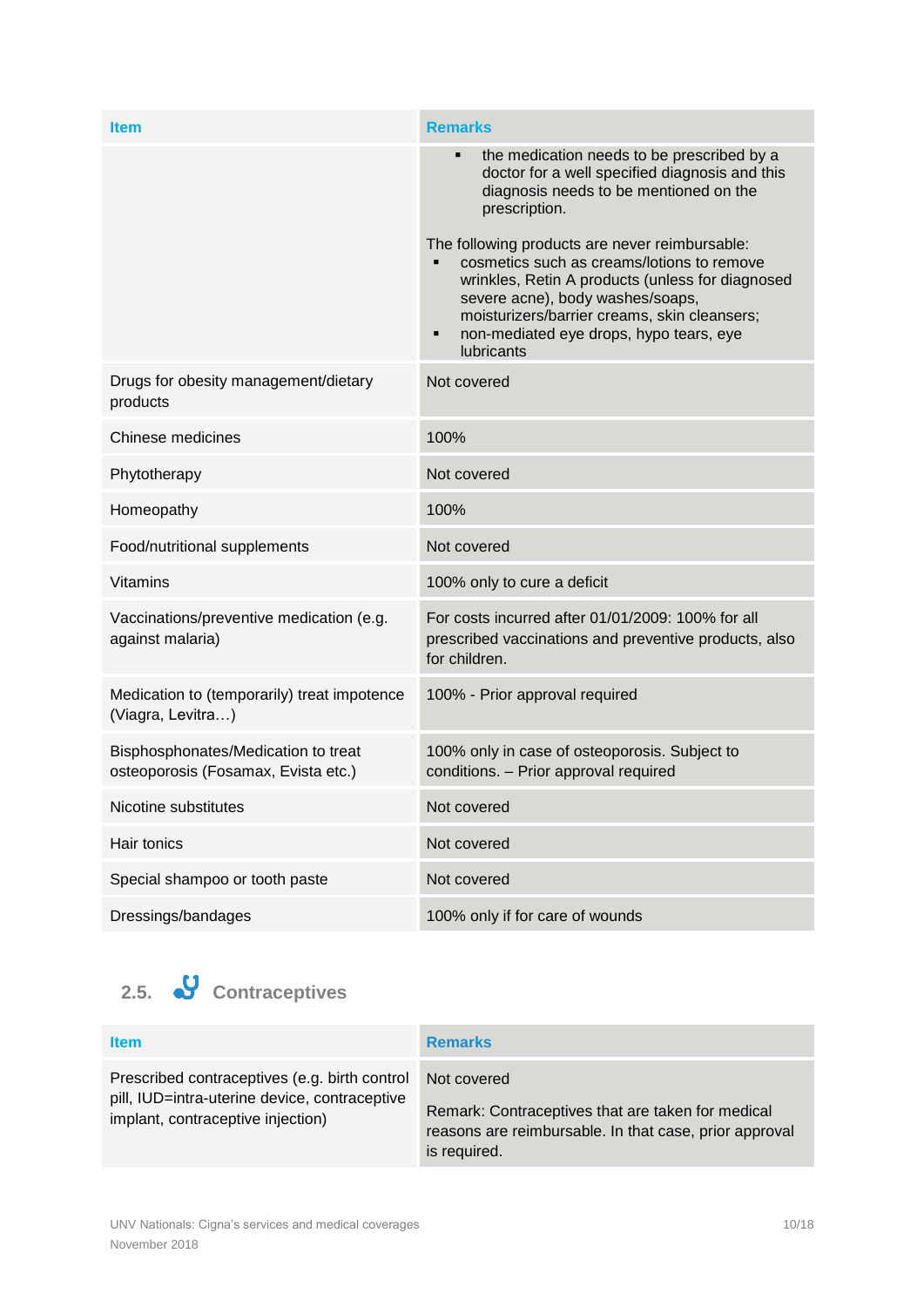| ltem                                  | Remarks     |
|---------------------------------------|-------------|
| Over-the-counter (OTC) contraceptives | Not covered |

(condoms, diaphragm, spermicides…)

<span id="page-10-0"></span>**2.6. In the laboratory/medical imaging facility**

| <b>Item</b>                  | <b>Remarks</b>                  |
|------------------------------|---------------------------------|
| Diagnostic medical imaging   | 100%                            |
| Lab tests                    | 100%                            |
| Screening/preventive testing | Not covered                     |
| General or complete check-up | Not covered                     |
| Mammography                  | 100% if for diagnostic purposes |

<span id="page-10-1"></span>

| <b>Item</b>                                                                       | <b>Remarks</b>                                                                                                                                             |
|-----------------------------------------------------------------------------------|------------------------------------------------------------------------------------------------------------------------------------------------------------|
| Amniocentesis                                                                     | 100% - Prior approval required                                                                                                                             |
| Delivery in hospital/outpatient delivery                                          | See In the hospital 2.1                                                                                                                                    |
| Home delivery                                                                     | 100%                                                                                                                                                       |
| Visits midwife                                                                    | 100%                                                                                                                                                       |
| Maternity care/assistance                                                         | 100%<br>8 days with a maximum of 7 hours per day starting from<br>the day of the delivery (The number of days stayed in<br>the hospital will be deducted.) |
| Maternity pack for home delivery, Breast<br>pump, Birth premium, Adoption premium | Not covered                                                                                                                                                |
| Prenatal & postnatal exercises                                                    | 100% only in case it is given by a paramedic                                                                                                               |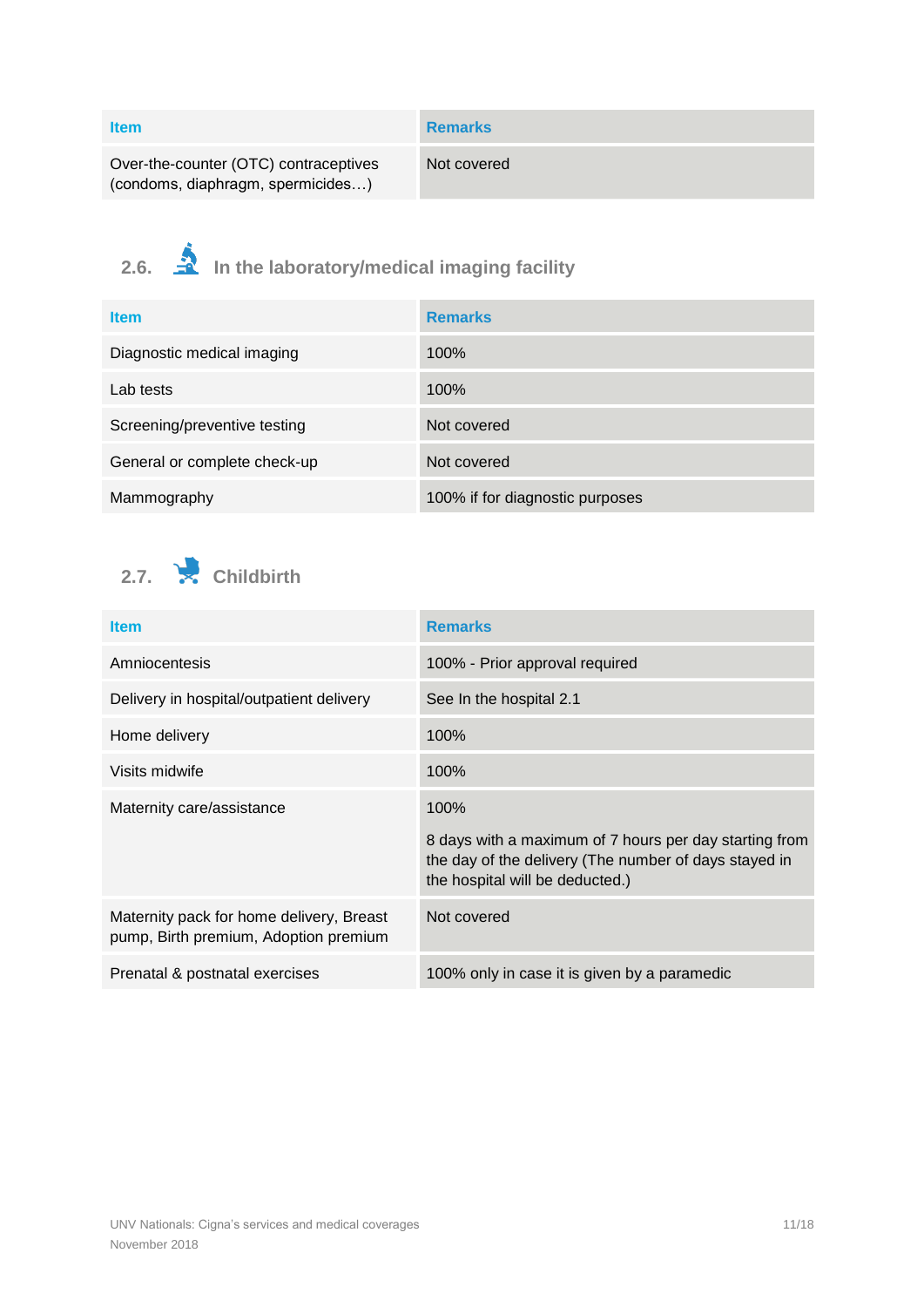<span id="page-11-0"></span>

| <b>Item</b>                                                     | <b>Remarks</b>                                                |
|-----------------------------------------------------------------|---------------------------------------------------------------|
| Hormonal treatment to stimulate fertility                       |                                                               |
| IUI (intra-uterine insemination)                                | 100% with a lifetime maximum of 3 attempts <sup>*</sup> , all |
| Cryopreservation                                                | treatments combined                                           |
| IVF and/or ICSI (intra-cellular sperm                           |                                                               |
| injection)                                                      | *Remark: one attempt is defined as one insemination           |
| Including the techniques to extract sperm<br>(PESA, TESE, MESA) | (for IUI) or one embryo transfer (for IVF/ICSI)               |



<span id="page-11-1"></span>**2.9. Transportation**

| <b>Item</b>                                                  | <b>Remarks</b>                                                                                                                                                                                                    |
|--------------------------------------------------------------|-------------------------------------------------------------------------------------------------------------------------------------------------------------------------------------------------------------------|
| Travelling expenses doctor/paramedic                         | Not covered                                                                                                                                                                                                       |
| Ambulance<br>Helicopter-ambulance                            | 100% only to the first hospital where first treatment is<br>given.                                                                                                                                                |
| Medical transport (no ambulance) by<br>professional services | 100% only to the first hospital where first treatment is<br>given.                                                                                                                                                |
| Search & rescue (e.g. in case of ski-<br>accident)           | Not covered                                                                                                                                                                                                       |
| Taxi                                                         | Not covered                                                                                                                                                                                                       |
| Own transportation                                           |                                                                                                                                                                                                                   |
| Public transportation                                        |                                                                                                                                                                                                                   |
| Repatriation deceased patient to his home<br>country         | See Decease 2.14                                                                                                                                                                                                  |
| Medical evacuation: out of country                           | In case of emergency or major dismemberment, special<br>transport of the insured person including the costs of an<br>accompanying person or attendant will be reimbursed<br>at 100% up to a maximum of 7,500 USD. |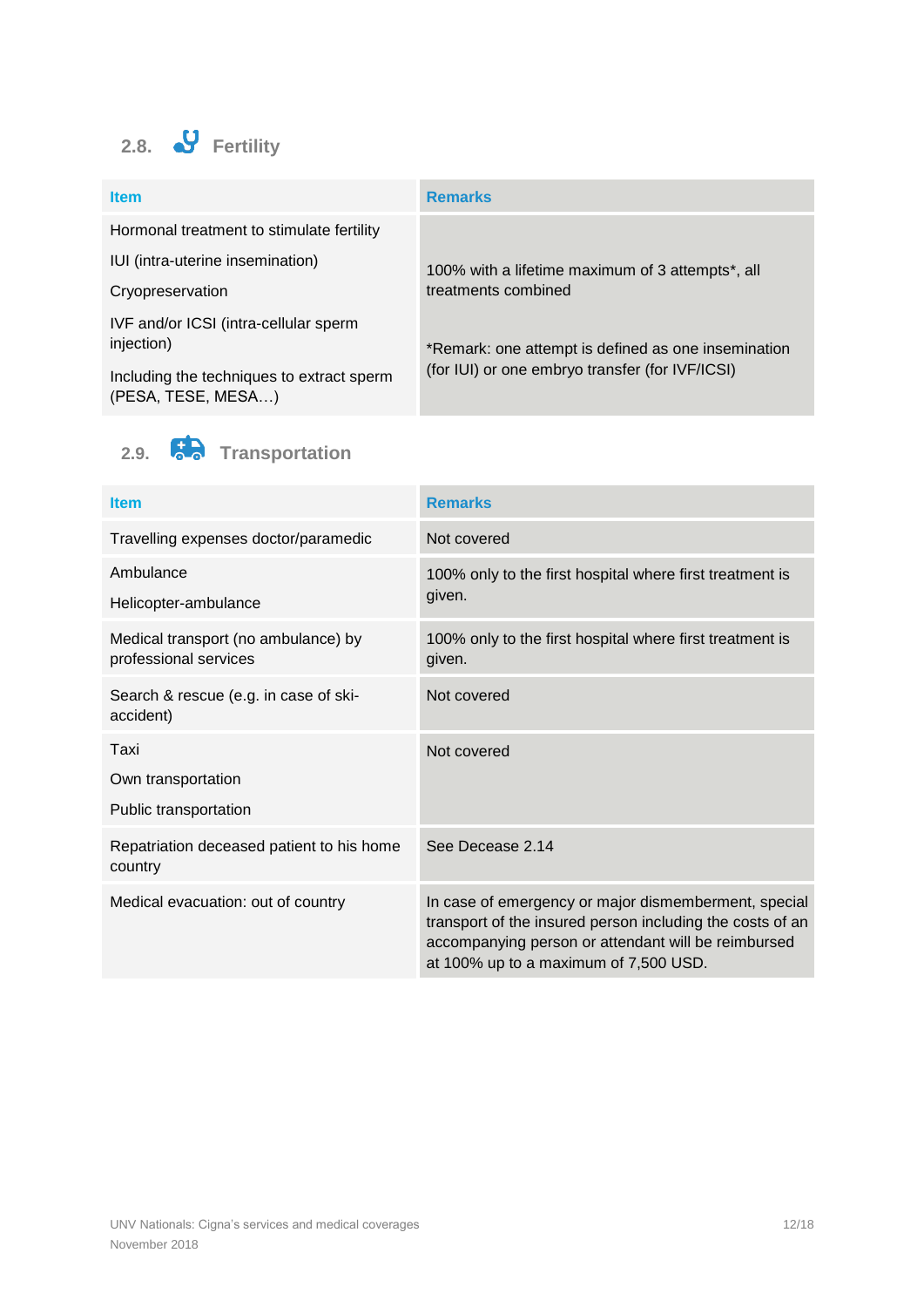# <span id="page-12-0"></span>2.10.  $\triangleq$  At the specialised supplier's office

## **PRELIMINARY REMARK:**

**Where applicable, Cigna will only reimburse the rental of devices instead of the purchase. Therefore, prior approval is always required.**

| <b>Item</b>                                                                                                                             | <b>Remarks</b>                |
|-----------------------------------------------------------------------------------------------------------------------------------------|-------------------------------|
| In general: orthopaedic devices and repair<br>of orthopaedic devices                                                                    | 100%                          |
| Hearing aids and batteries hearing aids                                                                                                 | Not covered                   |
| Wheel chair, adapted buggy                                                                                                              | 100%                          |
| Adaptation to the house (shower, elevator,<br>special lavatory)                                                                         | Not covered                   |
| Hospital bed                                                                                                                            | 100%                          |
| Rollator, Gehwagen etc.                                                                                                                 | 100%                          |
| Sphygmo(mano)meter = blood pressure<br>gauge                                                                                            | 100% under certain conditions |
| Material for diabetics:<br>glucometer, insulin pump, strips<br>$\overline{\phantom{a}}$<br>urine strips<br>$\qquad \qquad \blacksquare$ | 100% under certain conditions |
| Aerosol                                                                                                                                 | 100% under certain conditions |
| Home trainer<br>Infrared lamp<br>Decubitus material (special pillow, mattress)<br>Incontinence material                                 | Not covered                   |
| Wig                                                                                                                                     | 100%                          |
| Special bathing suit/bra after breast<br>amputation                                                                                     | Not covered                   |
| CPAP-appliance                                                                                                                          | 100% under certain conditions |
| Support stockings<br>Orthopaedic insoles and shoes                                                                                      | 100%                          |
| Hearing aids and batteries hearing aids                                                                                                 | Not covered                   |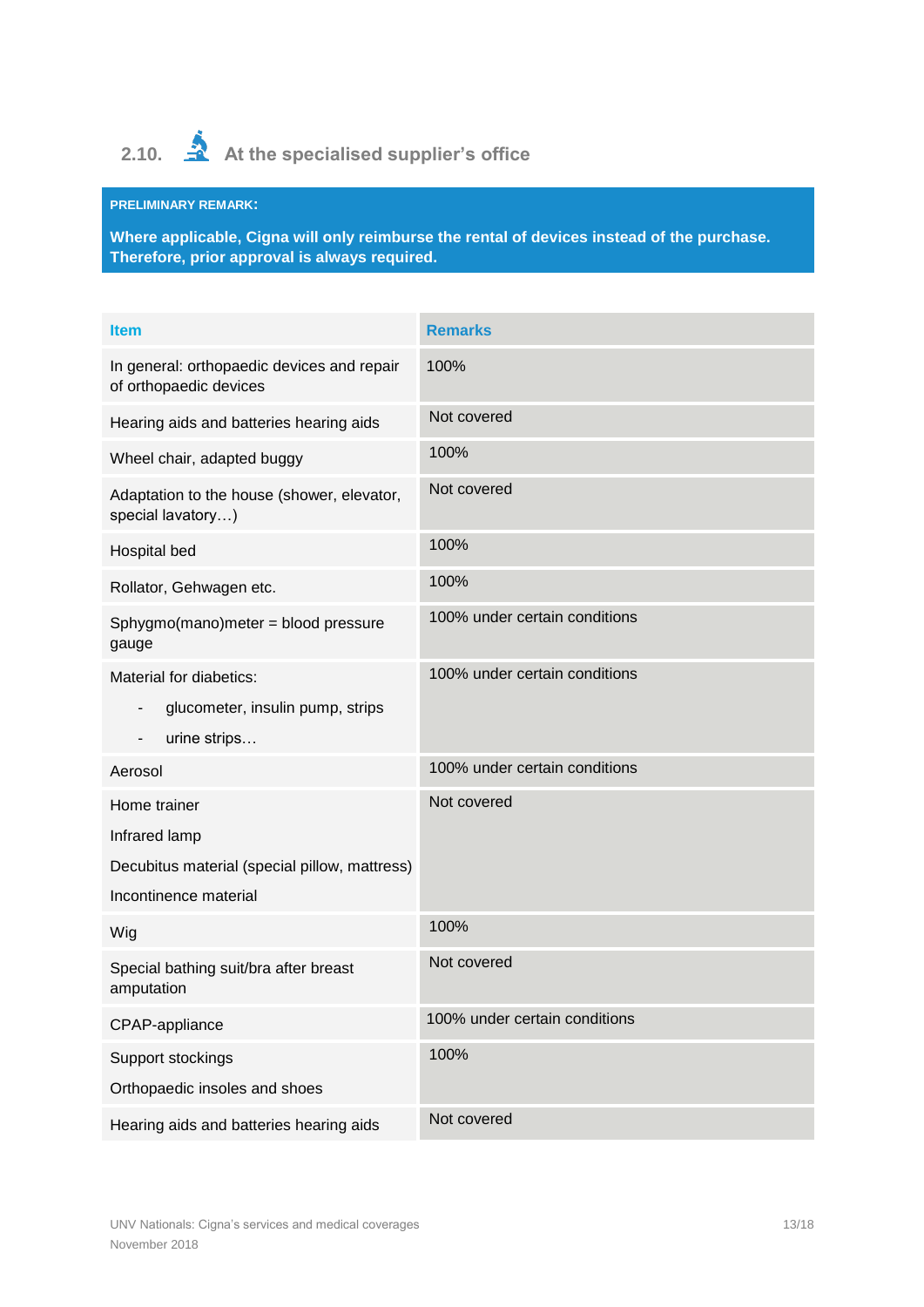# <span id="page-13-0"></span>**2.11. Allergies**

| <b>Item</b>                                                                       | <b>Remarks</b> |
|-----------------------------------------------------------------------------------|----------------|
| Anti-allergic eiderdown coverage, mattress<br>cover, pillow cover                 | Not covered    |
| Immunotherapy                                                                     | 100%           |
| Humidifier                                                                        | Not covered    |
| Air cleaner                                                                       |                |
| (Baby) food in case of serious metabolic<br>disorder (e.g. Amino acid deficiency) |                |

<span id="page-13-1"></span>**2.12. At the dentist's**

| <b>Item</b>                                                                                     | <b>Remarks</b>                                                                                      |
|-------------------------------------------------------------------------------------------------|-----------------------------------------------------------------------------------------------------|
| Ordinary dental care                                                                            | 100% up to maximum of 500 USD per insurance year                                                    |
| Half-yearly dental examination at dentist,<br>orthodontist, dental hygienist, dental<br>surgeon | See ordinary dental care                                                                            |
| Scaling                                                                                         | See ordinary dental care                                                                            |
| Prosthesis and provisional prosthesis                                                           |                                                                                                     |
| X-rays                                                                                          |                                                                                                     |
| Orthodontic treatment: device and fees                                                          |                                                                                                     |
| Dental hygienist                                                                                |                                                                                                     |
| Splint = mouthguard                                                                             |                                                                                                     |
| Implants                                                                                        |                                                                                                     |
| Periodontitis treatment                                                                         |                                                                                                     |
| Treatment plan                                                                                  | Not covered                                                                                         |
| Dental surgery, stomatology                                                                     | Hospital expenses: See In the hospital 2.1                                                          |
| Surgical tooth extraction (wisdom teeth)                                                        | Surgeon, anaesthetist, parts of implants/bridge: 100%<br>up to the maximum for ordinary dental care |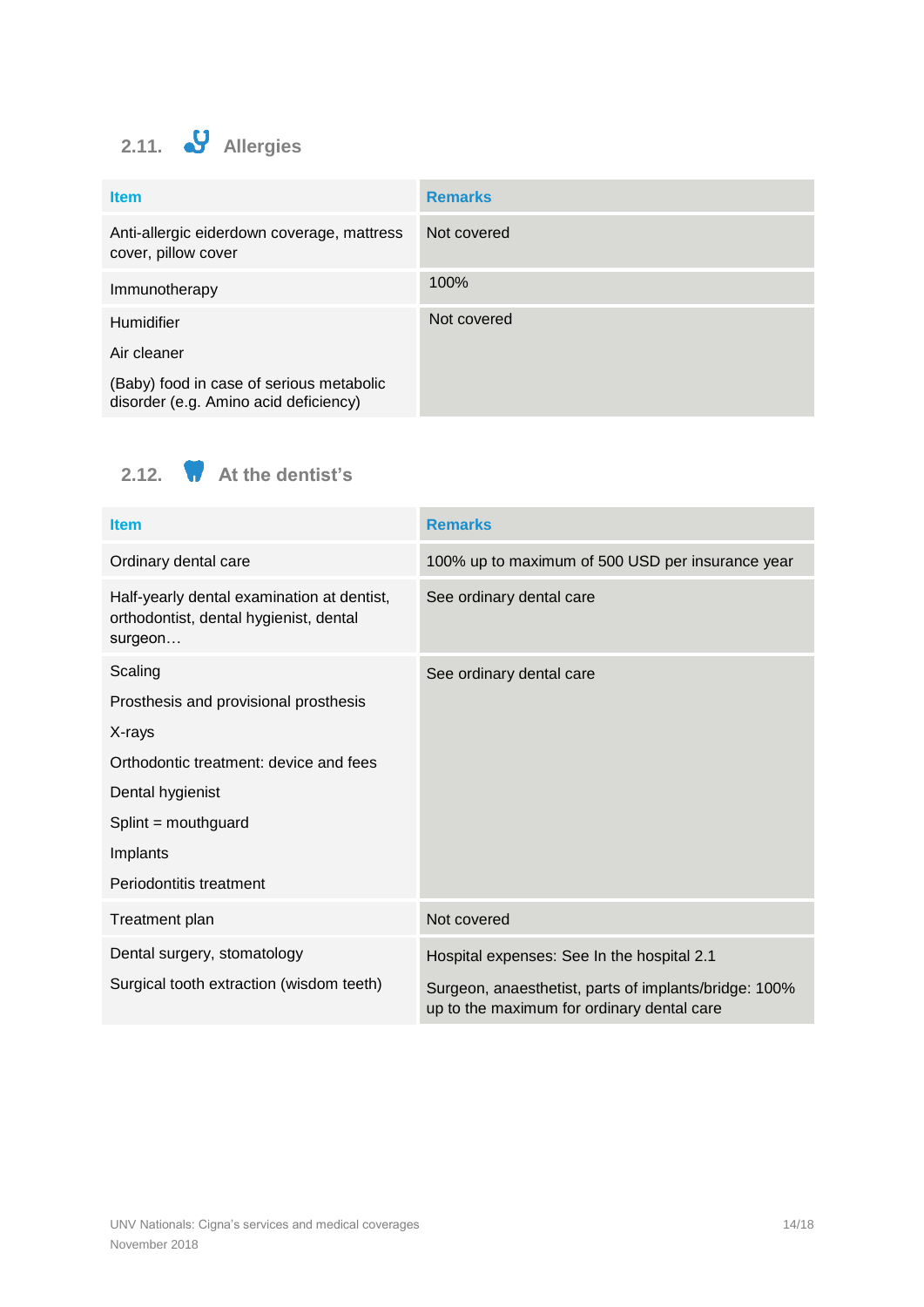# <span id="page-14-0"></span>**2.13. At the optician's**

| <b>Item</b>                                                    | <b>Remarks</b>                                |
|----------------------------------------------------------------|-----------------------------------------------|
| Lenses/glasses/frame                                           | Not covered                                   |
| Lasik/keratotomy and other procedures to<br>change the dioptre | 100% but only in case of cataract of glaucoma |
| Eye test to determine dioptre                                  | Not covered                                   |

<span id="page-14-1"></span>

| <b>Item</b>            | <b>Remarks</b>                                                                                                                                                                                                                                                                                                                                                                                                                                                     |
|------------------------|--------------------------------------------------------------------------------------------------------------------------------------------------------------------------------------------------------------------------------------------------------------------------------------------------------------------------------------------------------------------------------------------------------------------------------------------------------------------|
| Funeral expenses       | Not covered                                                                                                                                                                                                                                                                                                                                                                                                                                                        |
| Repatriation           | Under the limitations of the Life Insurance, the refund of<br>the costs of repatriation of the corpse of a National<br>UNV up to USD 7.500. This includes the cost of the<br>coffin, preparation and transportation of the corpse (e.g.<br>cost of transportation from the country of assignment to<br>the country of origin/recruitment and from the arrival at<br>the airport to the home of the late insured person and<br>from the home to the burial ground). |
| Mortuary (in hospital) | Not covered                                                                                                                                                                                                                                                                                                                                                                                                                                                        |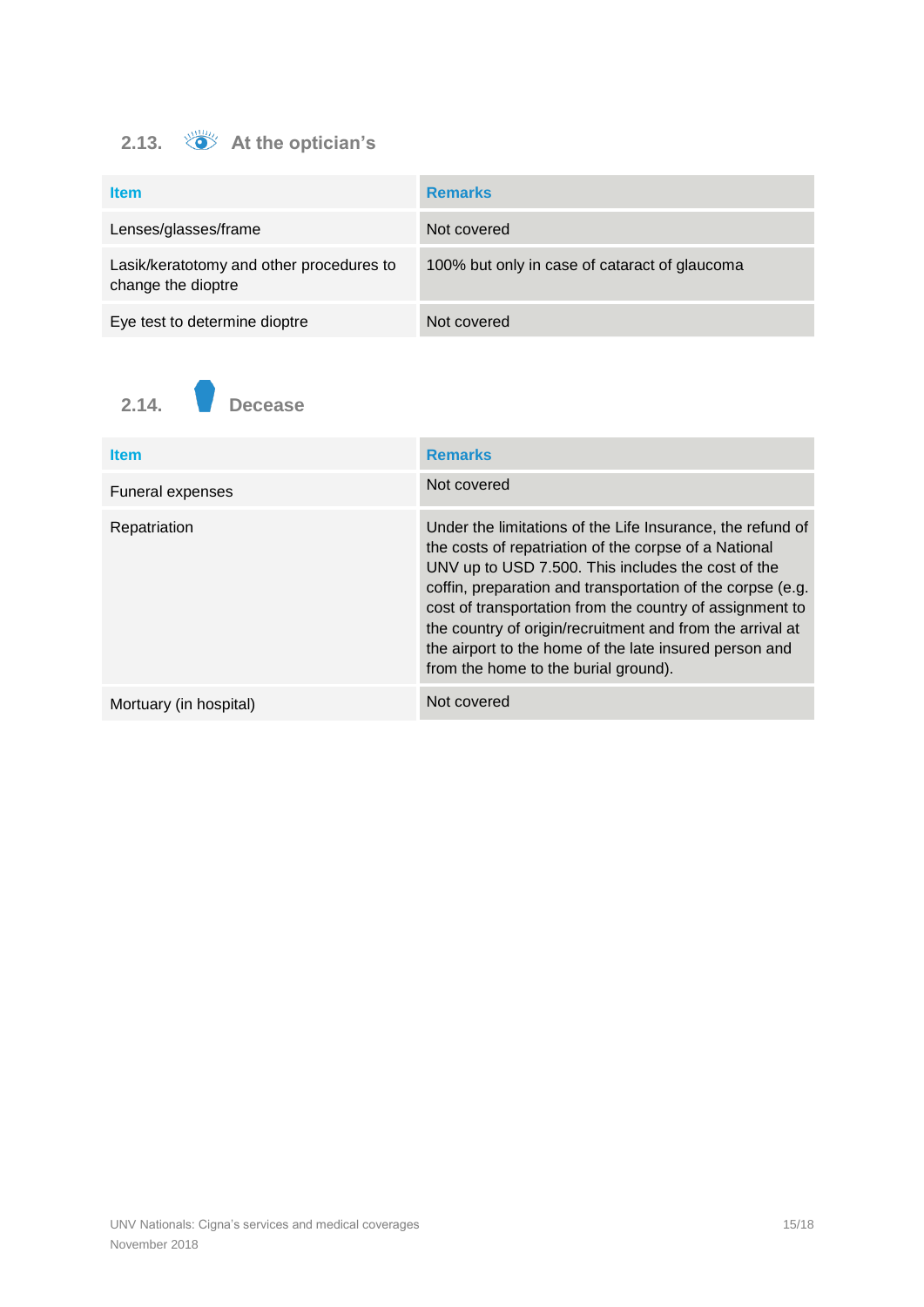## <span id="page-15-0"></span>**3. Exclusions**

The coverage does not extend to:

- Expenses that are not deemed to be reasonable and customary;
- Alternative medicine for which there is not enough adequate evidence of safety and effectiveness in the peer reviewed published medical literature;
- Periodic, preventive health examinations;
- Spa cures, rejuvenation cures or cosmetic treatment. Reconstructive surgery is covered, however, when it is necessary as a result of an illness or accident for which coverage is given;
- The consequence of sickness or accidents resulting from voluntary and intentional action on the part of the Insured Person, e.g. attempted suicide, and voluntary mutilation;
- The insurance is suspended in time of war for Insured Persons who are mobilized or who volunteer for naval, air or military service;
- The result of wound or injuries resulting from motor vehicle racing and dangerous competitions in respect of which betting is allowed; normal sports competitions are covered.
- The consequences of insurrections or riots, if by taking part the Insured Person has broken the applicable laws; the consequences of brawls, except in case of self-defence;
- The direct or indirect results of explosions, heat release or irradiation produced by transmutation of the atomic nucleus or by radioactivity or resulting from radiations produced by the artificial acceleration of nuclear particles;
- Expenses for or in connection with travel or transportation whether by ambulance or otherwise, except that charges for professional ambulance service used to transport the Insured Person between the place where he is injured by an accident or stricken by a disease and the first hospital where the treatment is given will not be excluded hereunder;
- Aircraft accidents are only covered if the Insured Person is on board an aircraft with a valid certificate of air-worthiness, piloted by a person in possession of a valid license for the type of aircraft in question.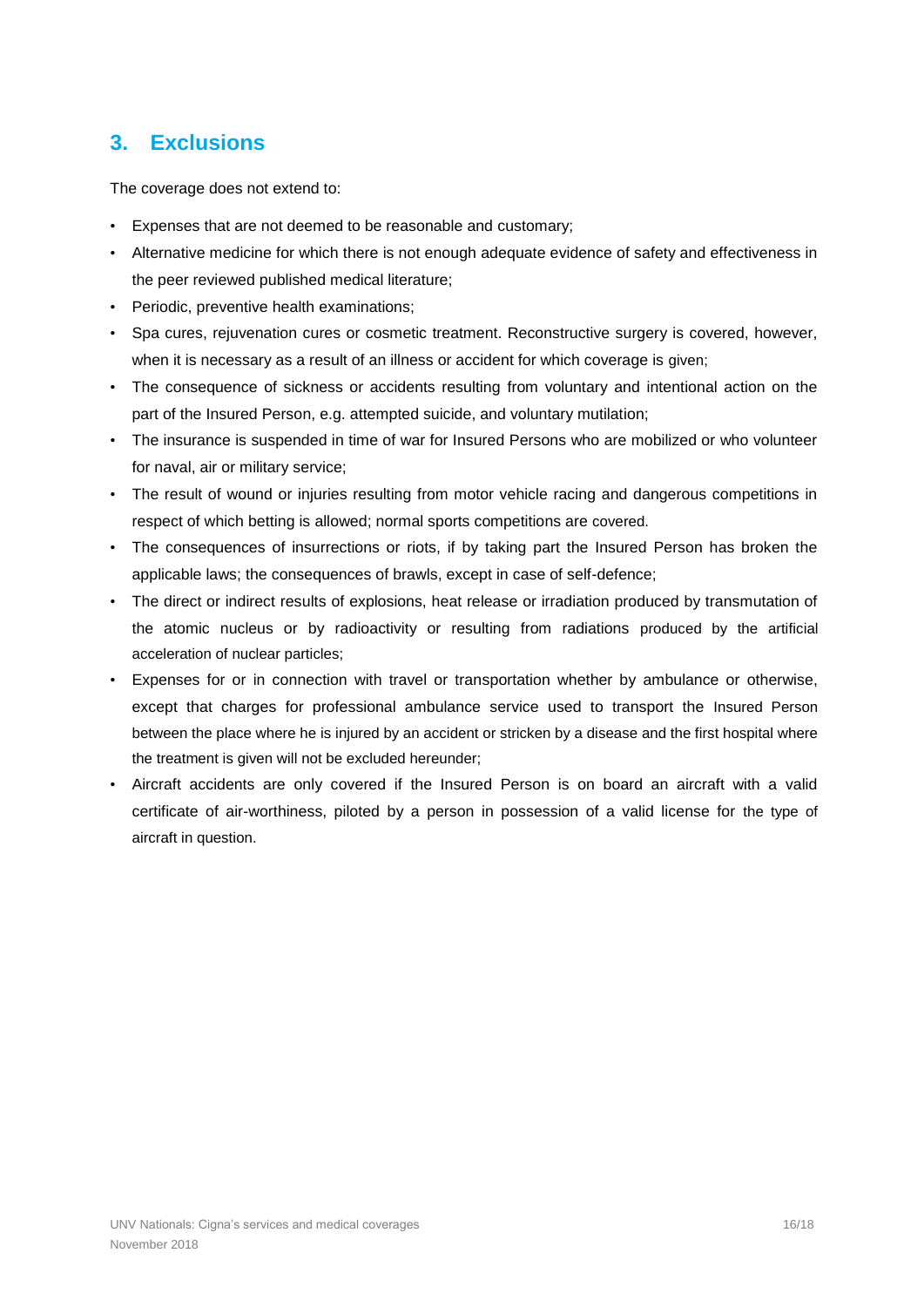# <span id="page-16-0"></span>**4. Medical claims filling procedure**

On your personal webpages you can review your policy information and procedures, find our contact details and toll-free lines and consult Cigna's online services.

You can access your personal webpages as follows:

- Go to [www.cignahealthbenefits.com](http://www.cignahealthbenefits.com/) and click on Member Access. After your first claim with Cigna, you will receive a personal reference number, which you need to login.
	- **I don't have a personal reference number**  Fill in the dummy personal reference number 247/UNVEXT and 01/01/2000 on the next screen.
	- **I have a personal reference number**

Fill in your personal reference number 247/xxxxxx and then your date of birth. In case you opted for our settlement details online service, you will have to enter your password instead.